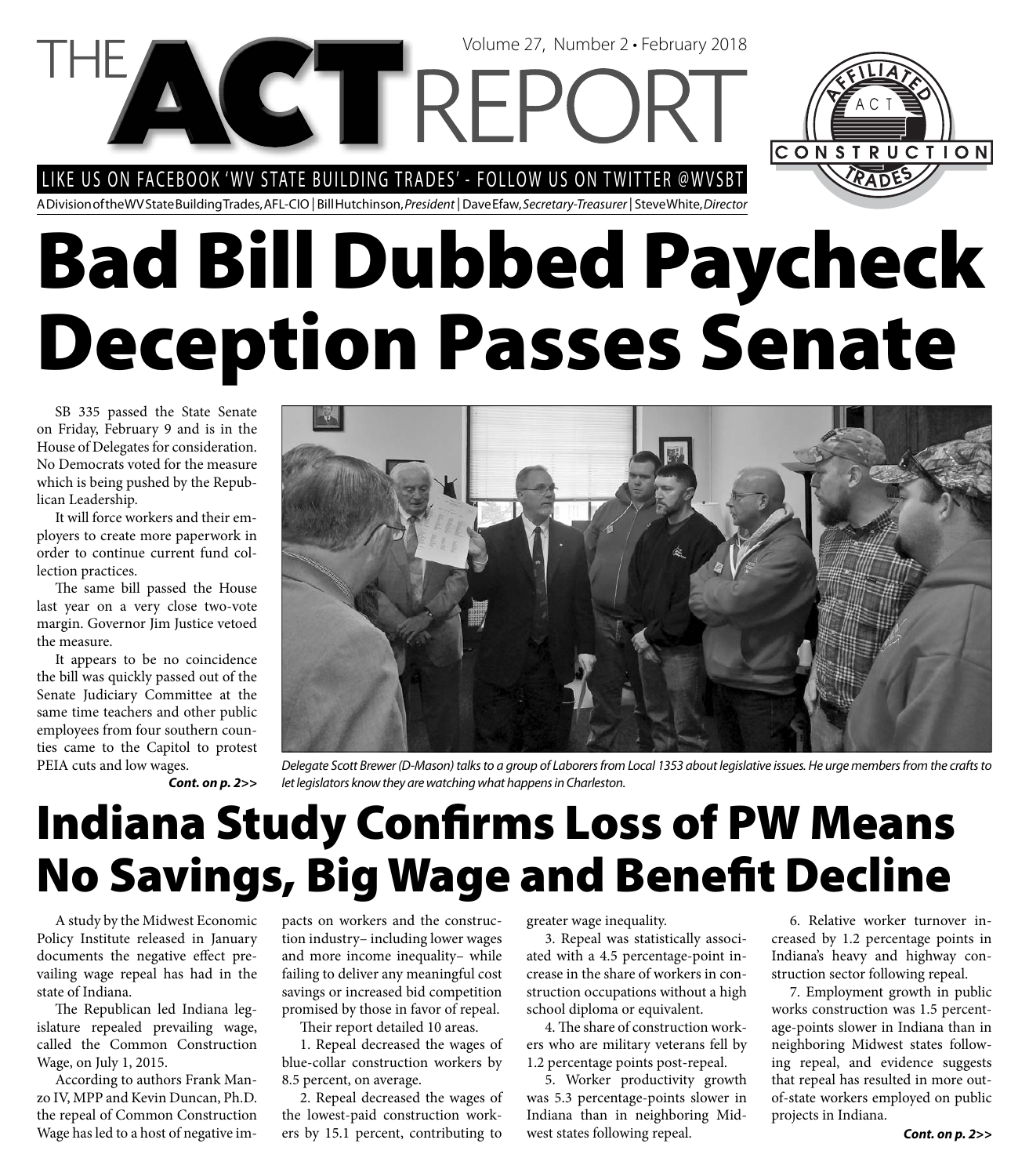### **WV Jobs Act - Local Hiring - Under Attack** *"They Hate Your Guts"*

struction projects funded with tax

The West Virginia Press Association spoke in opposition to the measure during the Senate Workforce Committee. It was pointed out the current law is even more important with the road bond recently passing and the clear desire by cit-

dollars.

Senate are on the attack to weaken the local construction hiring law called the WV Jobs Act.

SB 474 would gut enforcement of the hiring law by making records from construction projects secret. The law targets certified payroll documents and makes them no longer a public document meaning the names, addresses, craft,

Republican leaders in the State The information has long been considered a public record for con-

> "The Republican Leadership does not want you to know the repeal of prevailing wage is costing us hundreds of jobs..."

#### **Steve White,**

Director Affiliated Construction Trades

hours worked, rates of pay, and deductions would all be secret.

izens to make sure local workers get jobs where possible. Soon after making remarks that



ACT's Steve White gestures at a group of Republican Senators while explaining to visiting construction workers "They hate your guts". The scene took place right after a bill to make payroll data secret and weaken the WV Jobs Act was voted out of the Senate Workforce Committee on a party line vote.

# *Indiana Study*

#### *Continued from Page 1*

8. The average number of bidders on public projects in northern Indiana was 3.0 before repeal and 2.9 after repeal.

9. Common Construction Wage did not favor union contractors, as the union share of northern Indiana's construction market stayed the same or even increased following repeal.

10. Repeal had no statistical impact on the average cost per public school project in northern Indiana.

FULL REPORT: https://midwestepi.org/

called for open and transparent government the Press Association representative was attacked by Senator Randy Smith (R-Tucker).

Smith claimed the bill was about worker privacy. However the room was filled with construction workers who had the opposite opinion.

"We were ready to testify that local workers fully support public payrolls but Senator Smith shut down all public input," said ACT Director Steve White.

Using a procedural rule Smith cut of discussion with a party line vote.

White explained not only would he have testified about the importance of having public records where public dollars are being spent, he also was prepared to give real examples of situations where payroll documents caught law breakers and captured money for the state and workers.

"Just take the Seminole Equipment case last year where local

### *Continued from Page 1*

*Bad Bill*

Republican leaders claim the law will protect worker's wages but it is common knowledge the measure is simply aimed at hurting workers and their ability to form and support unions.

Current law requires all deductions to be approved by workers but this law forces that approval process to be annual and further requires employers to sign documents they currently do not.

"Even though we have agreed to certain payroll deductions with a contract, we now must ask workers and their employers to sign documents each year simply to form a paperwork burden", said Dave Efaw, Secretary-Treasurer of the WV State Building Trades.

"If this were solely for political action funds we would not have a problem, but this is for many funds including drug testing, savings, vacation, apprenticeship and dues which are already agreed upon."

painters caught the Florida bridge painting company not withholding state income tax," said White. That's hundreds of thousands of dollars the state would not have recovered had it not been for the access to records citizens currently have."

Instead of privacy White believes the effort is aimed at secrecy.

"The Republican Leadership does not want you to know the repeal of prevailing wage is costing us hundreds of jobs, cutting wages and benefits, and hurting our local contractors," said White. "Instead of addressing the problems they are just trying to cover them up."

White credits Governor Jim Justice for improving the WV Jobs Act during last year's special legislative session. Penalties were clarified and increased and some tax issues addressed.

Last year a similar bill was defeated in the House. ■

The prospect of forcing employers to sign mountains of paperwork for upcoming big road and pipeline projects was never even discussed.

And the bill also looks like it would make it more difficult for labor groups to support ballot measures such as the recent road bond or any future school bond.

"We don't spend money without approval from the members for these issues but tracking down every member, those who are out of town or working long shifts will just mean they lose their voice," said Efaw.

Governor Justice wrote in his veto message last year "This bill creates a significant hardship on employers and employees for a convenient practice that has become commonplace in today's society, authorizing payroll deductions."

The Governor went on to note the law put "an unnecessary burden on businesses, and an inconvenience on employees...". ■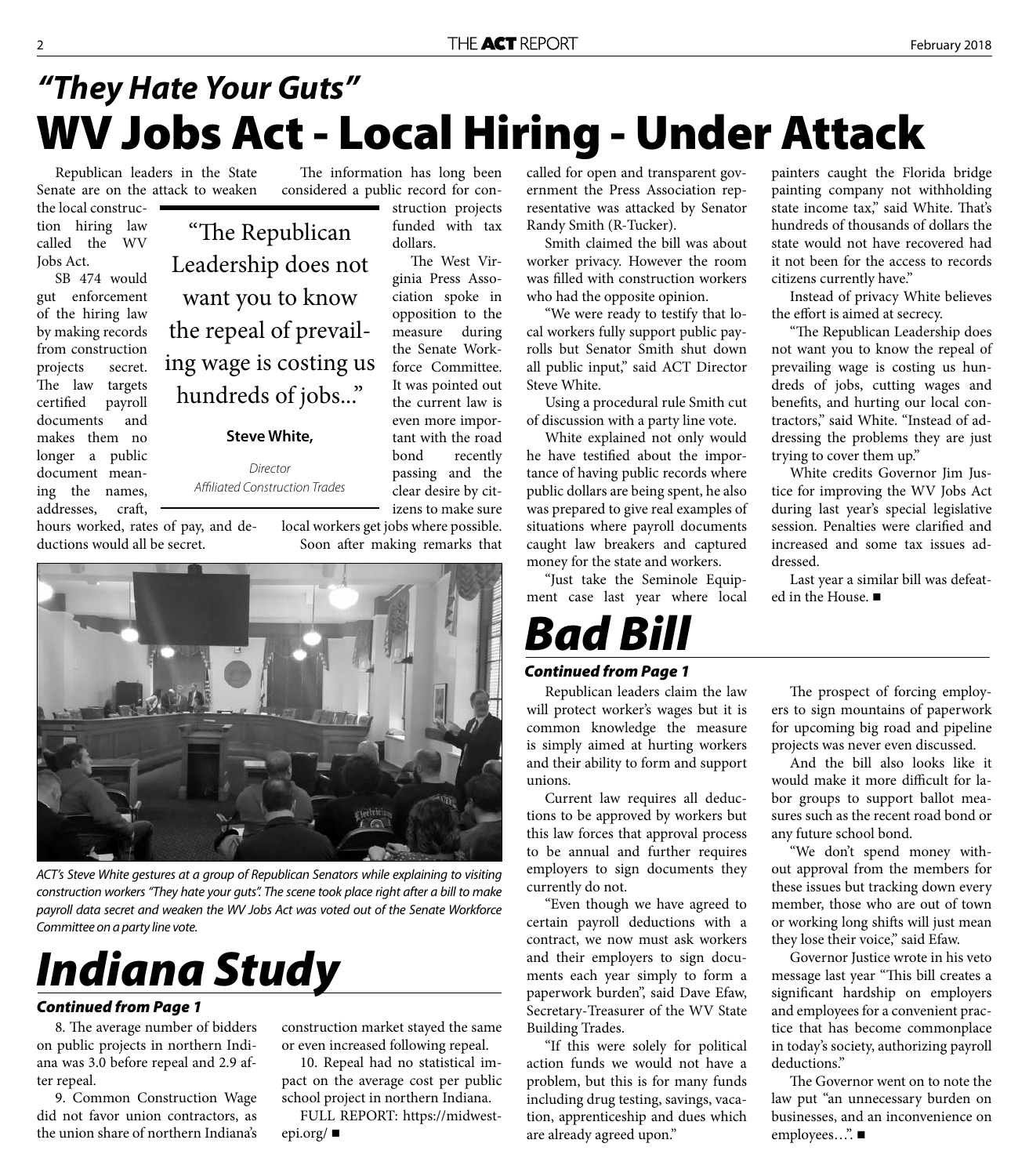## **Attempt to Cripple Contractor Licensing, Repeal HVAC License Law, Part of Plan to Destroy WV Division of Labor Effectiveness** *Licensing Under Attack*

Instead of a direct attack to eliminate the West Virginia Division of Labor Republican leaders are on a course to simply take away all funding leaving the agency incapable of protecting workers or citizens.

A number of measures remove or decrease significant funding to the agency including taking away the contractor licensing duties that have been in place for more than 27 years, abolishing the HVAC licensing and eliminating fees charged by the DOL Division called weights and measures which tests and certifies all sorts of scales and pumps protecting consumers.

Currently the WV Division of Labor performs many functions that are related to worksite visits. With one inspection a variety of state laws can be reviewed and enforced by an efficient system.

HB 4317 would move Contractor Licensing away from the DOL and will hurt the efficiency of both DOL and the Contractor Licensing Board. A representative of the Board testified they had no desire to be moved out of the DOL and the bill was voted down in the House Government Organization Committee. But two days later the bill was back before the committee and it passed.

It now must go through the House Judiciary Committee.

If passed the measure will make it will be more costly to both enforce licensing and perform other jobsite law enforcement such as for the WV Jobs Act, Unauthorized Worker law, child labor and individual licensees like plumbers and crane operators.

A bill to repeal the HVAC and Fire Damper Technician law has also been introduced in both the House and the Senate. As the ACT Report goes to print neither bill has been placed on an agenda.

The licensing of HVAC and Fire Damper installers was passed in 2014 after going through a process called the Sunrise Review. An application had to be submitted and a justification of the public benefit presented. The independent review found the



Members from Iron Workers Local Union 787 and Plumbers and Steamfitters 565, both based in Parkersburg, attend a meeting of the House Government Organization Committee that voted down the bill to move contractor licensing away from the Division of Labor. Two days later the bill was reconsidered and passed out of the committee.

licensure of HVAC and Fire Damper workers would provide public safety and benefit.

It took a year to implement rules and prepare for testing and grandfathering which all took place in 2015. HVAC licensing is handled by the WV Division of Labor while Fire Damper Technician licensing goes through the WV Fire Marshall's office.

"This law received significant bipartisan supported when it passed and when the rules were put in place, all within the last few year," said Steve Hancock, a representative for the Sheet Metal Workers.

"Workers and contractors have invested funds and time to meet these important standards and move

our state into the 21st century, and repeal would hurt the public and the industry."

The repeal is also seen as another way to cripple the Division of Labor.

"There is even a bill to give a \$350,000 tax break to thousands of out-of-state and foreign companies and prevent our DOL from supplying a simple upholstery tag required by the Federal Government," said Delegate Scott Brewer (D-Mason).

When taken together the contractor licensing, weights and measures, HVAC licensing and upholstery tag measure would almost eliminate all funding to the WV DOL. Currently DOL only gets funds from fees for services, meaning no funding from taxes that go to the state. ■

### **Public Employees Make a Stand**



Andy Walters (left) Secretary-Treasurer of the WV AFL-CIO and Josh Sword, President look on as Christine Campbell, President of the WV Federation of Teachers speaks to a gathering of union delegates during the WV AFL-CIO conference on January 24. The combination of PEIA cuts and stagnant wages have public employees mad, especially since another round of tax breaks for corporations and more attacks on Labor are on the Republican legislative agenda.